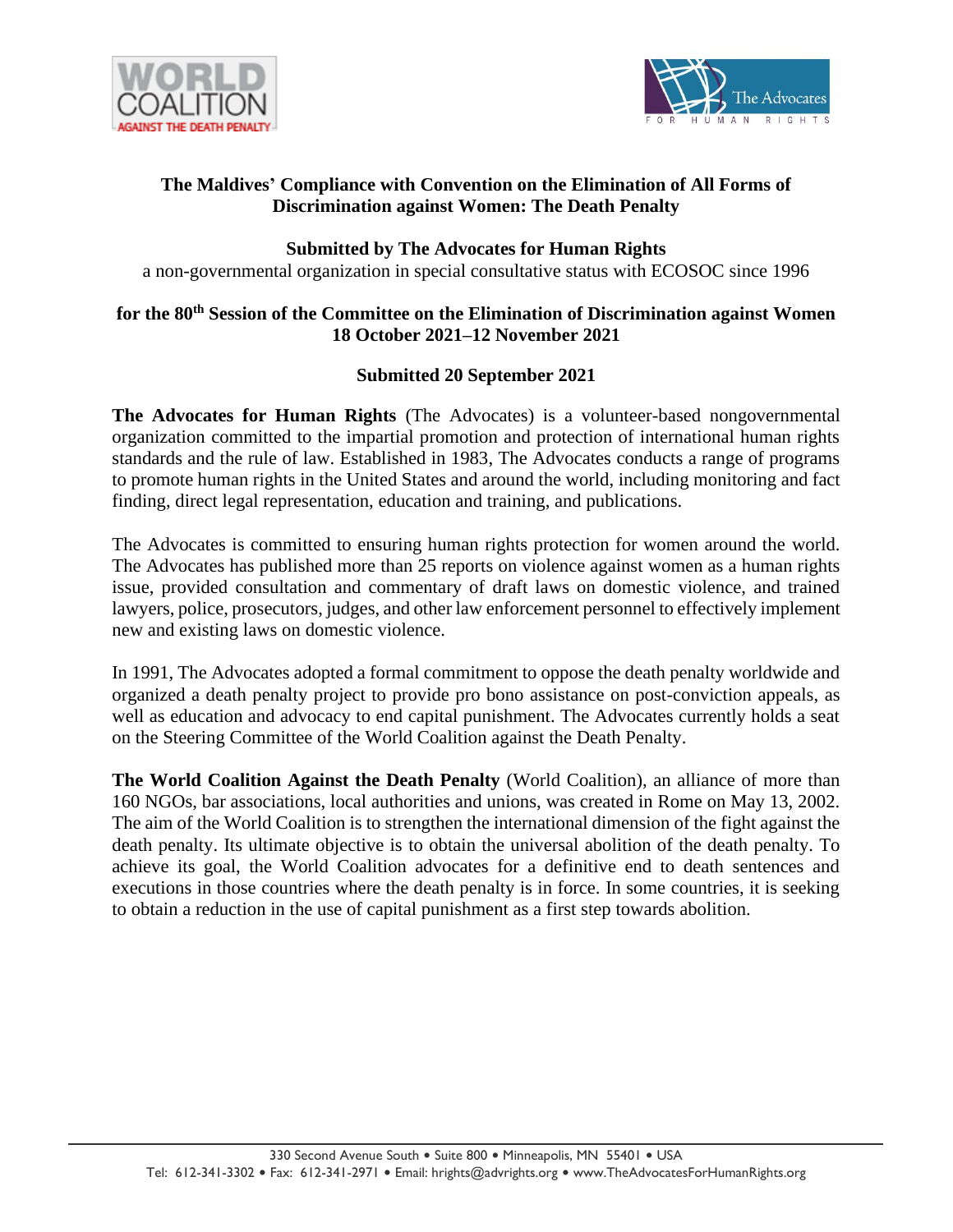#### **EXECUTIVE SUMMARY**

1. The Maldives' continued use of the death penalty undermines government efforts and commitments to end gender-based discrimination. The death penalty invites discriminatory sentences against women for adultery and other crimes of sexual immorality, as well as for acting as accomplices to murder committed by male counterparts. Capital punishment promotes negative stereotypes about women and reinforces discriminatory gender roles. The possibility of facing the death penalty also discourages human rights defenders from civic engagement on a number of human rights issues, including women's human rights.

#### **The Maldives fails to uphold its obligations under the Convention on the Elimination of All Forms of Discrimination Against Women**

### **I. The Maldives Government's retention of the death penalty invites discriminatory sentences against women for adultery (List of Issues paragraph 8)**

- 2. The Committee requested information about measures taken by the State Party to abolish harsh penalties, including the penalties of flogging, applied to women convicted of adultery and fornication outside of marriage.<sup>1</sup> The Maldives prohibits sexual relations outside of marriage<sup>2</sup>; women convicted of adultery are usually sentenced to flogging.<sup>3</sup>
- 3. Article 17(a) of the 2008 Constitution of the Republic of Maldives prohibits gender-based discrimination. <sup>4</sup> The State Party in its reply to the List of Issues outlined that Law Number 18/2016 promotes the prevention of discrimination based on gender and the prevention of all ideas and practices which promote discrimination or prevent women from enjoying equal human and fundamental rights with men.<sup>5</sup>
- 4. By sentencing women to death for sexual offenses, the Maldives contravenes its own Constitution and Gender Equality Act. Women have received death sentences for adultery.<sup>6</sup> In 2014, a lower court sentenced a women convicted of adultery to death by stoning. She had admitted to the crime of adultery after giving birth on the equatorial islet of Gemanafushi. The Supreme Court later annulled the sentence.<sup>7</sup> In a 2019 case, the Naifaru magistrate court

<sup>1</sup> Convention on the Elimination of All Forms of Discrimination Against Women. *List of issues and questions in relation to the sixth periodic report of Maldives,* due in 2019, (18 Nov. 2019) U. N. Doc. CEDAW/C/MDV/Q/6, ¶ 8. <sup>2</sup> Convention on the Elimination of All Forms of Discrimination Against Women. *Sixth periodic report submitted by* 

*Maldives under article 18 of the Convention*, due in 2019, (28 Oct. 2019), U.N. Doc. CEDAW/C/MDV/6, ¶ 98.

<sup>3</sup> Convention on the Elimination of All Forms of Discrimination Against Women*. Sixth periodic report submitted by Maldives under article 18 of the Convention,* due in 2019, (28 Oct. 2019), U.N. Doc. CEDAW/C/MDV/6, ¶ 134. <sup>4</sup> Convention on the Elimination of All Forms of Discrimination Against Women. *Sixth periodic report submitted by* 

*Maldives under article 18 of the Convention*, due in 2019, (28 Oct. 2019), U.N. Doc. CEDAW/C/MDV/6, ¶ 19. <sup>5</sup> Convention on the Elimination of All Forms of Discrimination Against Women. *Replies of Maldives to the list of issues and questions in relation to its sixth periodic report, due in 2019, (20 Aug. 2020), CEDAW/C/MDV/RO/6, ¶* 3.

<sup>6</sup> Uthema. NGO Shadow Report to the Convention on the Elimination of All Forms of Discrimination Against Women, Uthema-MV-Shadow-Report, 4 May 2020, ¶ 46.

<sup>7</sup> Hidden Author. *Maldives woman convicted for adultery wins reprieve from death by stoning*. First Post. 19 Oct. 2015. https://www.firstpost.com/world/maldives-woman-convicted-for-adultery-wins-reprieve-from-death-bystoning-2473822.html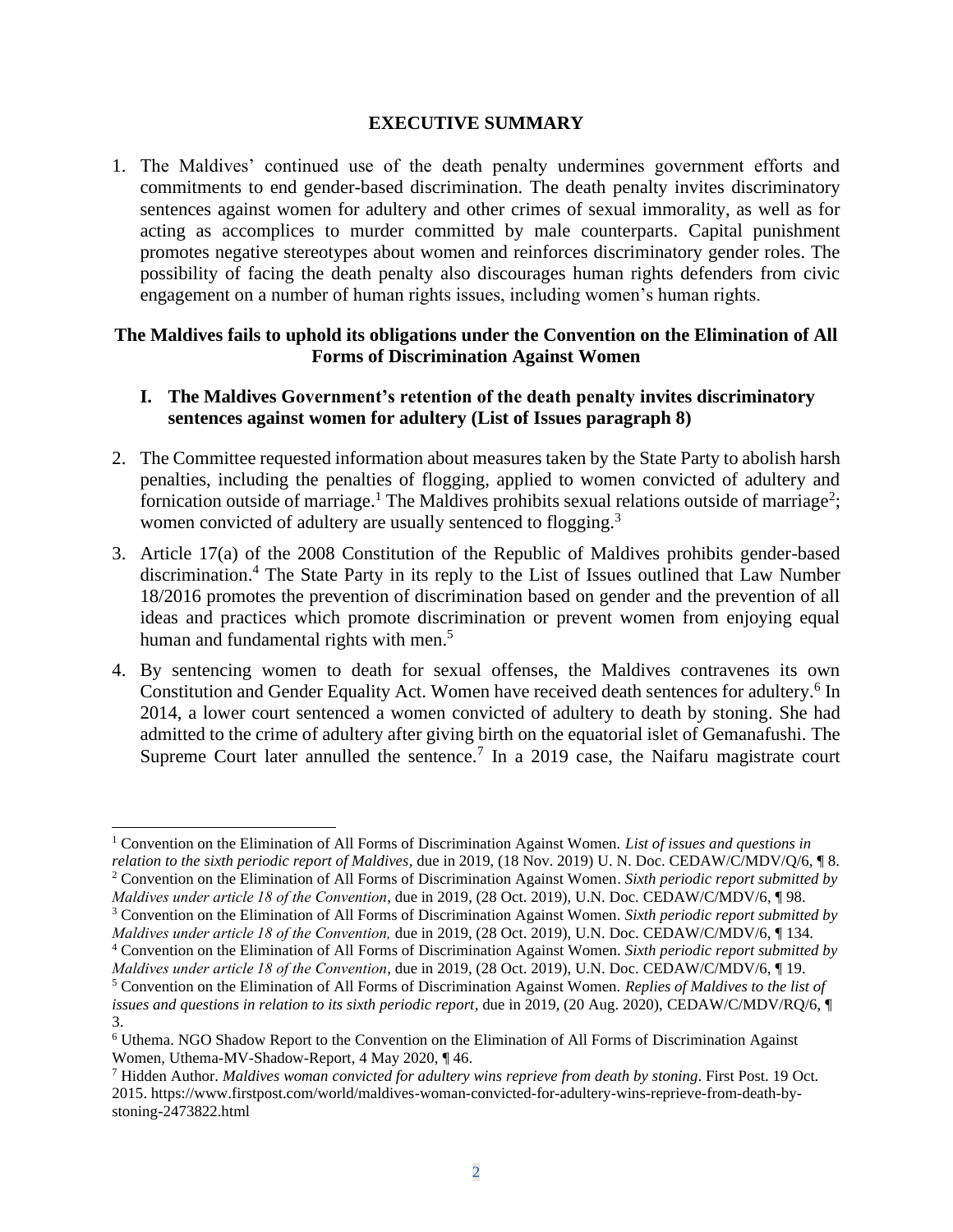sentenced a woman to death for fornication outside of marriage.<sup>8</sup> Health workers had reported the case to the police after delivering the woman's child, believing the child was conceived as a result of an unlawful sexual relation. The sentence did not mention the male partner.

- 5. The Penal Code and related laws do not stipulate that death is an acceptable sentence for adultery or fornication, yet courts nonetheless sentence women to death for adultery and fornication. The death penalty is an available penalty for many types of offenses under the Penal Code of the Maldives and the Prevention of Terrorism Act of 1990, including murder, treason (including causing harm to the President of Maldives in contravention of the Sharia or law or committing acts detrimental to the government, sovereignty or territory)<sup>9</sup> and certain terrorism acts that cause death.<sup>10</sup>A death sentence can be carried out either by lethal injection<sup>11</sup> or hanging. $12$
- 6. These cases demonstrate that women are more likely than men to face the death penalty for adultery or unlawful fornication, even when a man was involved with the same unlawful act. Unequal sentencing for women and men in cases of adultery reflects a common pattern. The Cornell Center on the Death Penalty Worldwide reports that, "In some Shariah jurisdictions, offenses against sexual morality, or *zina*, appear gender-neutral on their face, but in practice are applied in a discriminatory manner against women." <sup>13</sup> While, overall, women may be sentenced to death at lower rates than men, courts sentence women to death at higher rates for adultery.<sup>14</sup>
- 7. The use of the death penalty to punish women for perceived sexual immorality further promotes harmful gender stereotypes. Women often receive harsher sentences when perceived to be deviating from gender roles such as the peaceful caregiver or dutiful wife and embodying negative gender stereotypes such as the "femme fatale" who seduces men.<sup>15</sup> Disproportionate sentencing for women convicted of adultery reflects this pattern, in which courts invoke the death penalty to punish women for being perceived to reject gender roles and embody deviant gender stereotypes.

<sup>8</sup> *Maldives: Naifaru court sentences woman in absentia to death by stoning.* Hands Off Cain. 08 January 2019. [http://www.handsoffcain.info/notizia/maldives-naifaru-court-sentences-woman-in-absentia-to-death-by-stoning-](http://www.handsoffcain.info/notizia/maldives-naifaru-court-sentences-woman-in-absentia-to-death-by-stoning-40300121)[40300121.](http://www.handsoffcain.info/notizia/maldives-naifaru-court-sentences-woman-in-absentia-to-death-by-stoning-40300121)

<sup>9</sup> Maldives Penal Code, arts. 36-37, Law No. 1/81 (Jan. 1, 1967).

 $10$  Maldives Prevention of Terrorism Act, art. 6(a), Law No. 10 of 1990 (Dec. 9, 1990).

<sup>&</sup>lt;sup>11</sup> Muizzu Ibrahim, "Maldives to use lethal injection for execution," Haveeru, Jan. 23, 2014, http://www.haveeru.com.mv/news/53390.

<sup>&</sup>lt;sup>12</sup> Amnesty International, Maldives: Halt Plans to Carry Out First Execution in More than Six Decades, ASA 29/4364/2016, June 30, 2016.

<sup>13</sup> Cornell Center on the Death Penalty Worldwide, *Judged for More Than Her Crime: A Global Overview of Women Facing the Death Penalty* (Sept. 2018), at 13, https://www.deathpenaltyworldwide.org/wpcontent/uploads/2019/12/Judged-More-Than-Her-Crime.pdf.

<sup>14</sup> Cornell Center on the Death Penalty Worldwide, *Judged for More Than Her Crime: A Global Overview of Women Facing the Death Penalty* (Sept. 2018), at 11, https://www.deathpenaltyworldwide.org/wpcontent/uploads/2019/12/Judged-More-Than-Her-Crime.pdf.

<sup>15</sup> Cornell Center on the Death Penalty Worldwide, *Judged for More Than Her Crime: A Global Overview of Women Facing the Death Penalty* (Sept. 2018), at 6, https://www.deathpenaltyworldwide.org/wpcontent/uploads/2019/12/Judged-More-Than-Her-Crime.pdf.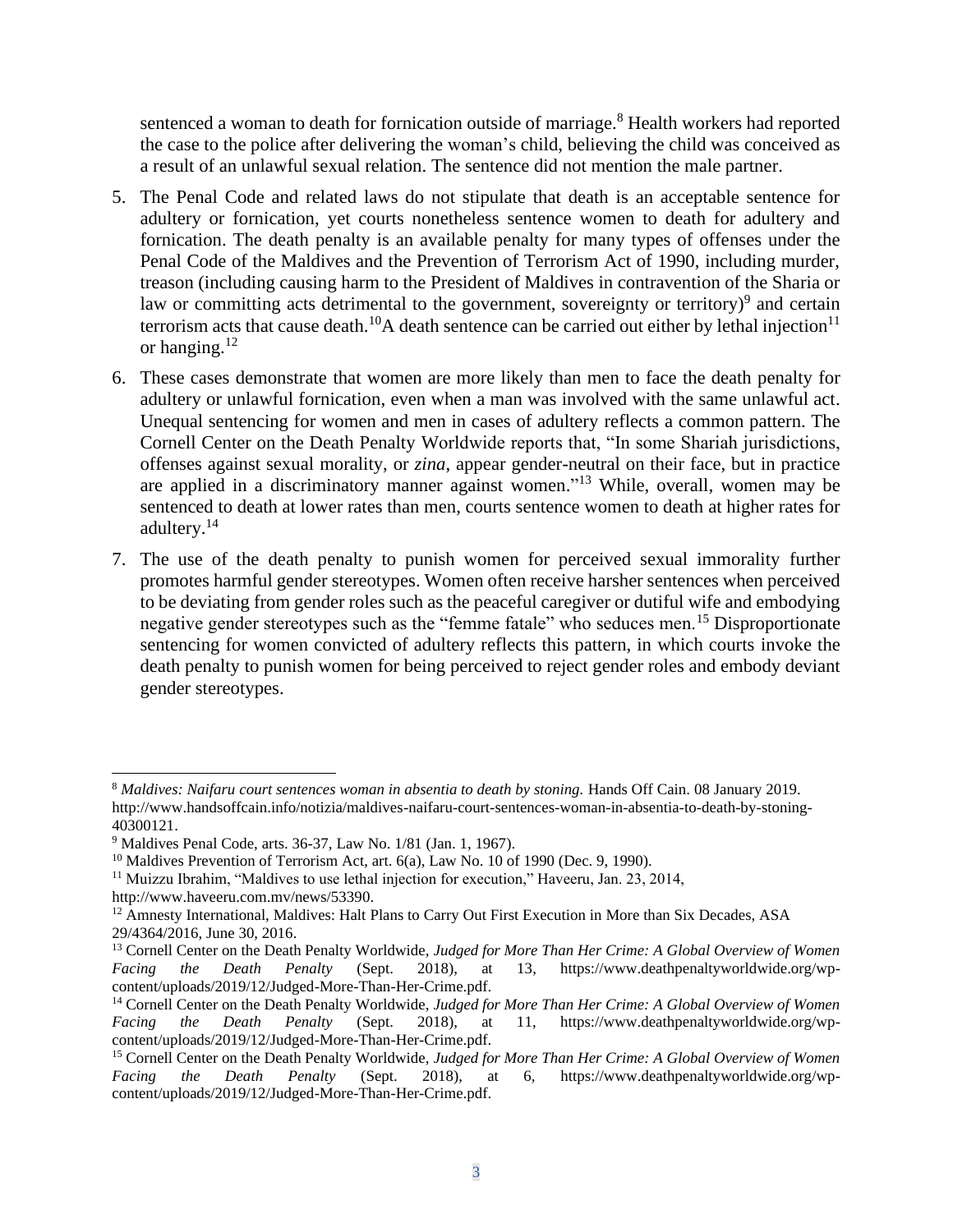8. Moreover, the possibility of facing a death sentence, or an otherwise harsh sentence, for adultery discourages women from reporting sexual assault.<sup>16</sup>

#### **II. The Maldives' retention of the death penalty for murder has a discriminatory effect on women (List of Issues paragraphs 4 and 8)**

- 9. The Committee requested information regarding access to justice<sup>17</sup> and measures taken to combat gender stereotypes and harmful practices.<sup>18</sup>
- 10. In July 2015, a court sentenced Fathimath Hana to death for murder. Hana's boyfriend had killed a lawyer, claiming that the lawyer had threatened to assault Hana. At the time of the murder, Hana was asleep. Hana's lawyer had argued that a death sentence would be disproportionate to her involvement in the murder. The High Court in 2016 upheld the sentence, asserting that while Hana may have been asleep at the time of murder, she had planned the murder with her boyfriend and therefore a death sentence was appropriate.<sup>19</sup>
- 11. Maldivian courts, when exercising their discretion to impose the death penalty, often make decisions influenced by gender stereotypes. The imposition of death penalty in the Maldives is not mandatory. Although the death penalty for murder can be applied in a mandatory fashion under Sharia law,<sup>20</sup> courts have discretion whether to impose a death sentence.<sup>21</sup> The heirs of the victim may be sought for a determination of whether or not they wish for retributive death penalty or pardon, but the Supreme Court is vested with final authority on issuing (or affirming) the sentence. $22$
- 12. Gender stereotypes can act to the benefit or the detriment of women in the sentencing of violent crime. Courts generally impose lesser sentences upon women when the courts perceive them to conform to their societal gender roles, such as being a caring mother or innocent victim. Courts tend to impose harsher sentences on women when courts perceive that they have deviated from these roles.<sup>23</sup> The fact that Hana and her boyfriend were unmarried and that she

<sup>16</sup> Cornell Center on the Death Penalty Worldwide, *Judged for More Than Her Crime: A Global Overview of Women Facing the Death Penalty* (Sept. 2018), at 13, https://www.deathpenaltyworldwide.org/wpcontent/uploads/2019/12/Judged-More-Than-Her-Crime.pdf.

<sup>17</sup> Convention on the Elimination of All Forms of Discrimination Against Women. *List of issues and questions in relation to the sixth periodic report of Maldives,* due in 2019, (18 Nov. 2019) U. N. Doc. CEDAW/C/MDV/Q/6, ¶ 4. <sup>18</sup> Convention on the Elimination of All Forms of Discrimination Against Women. *List of issues and questions in* 

*relation to the sixth periodic report of Maldives,* due in 2019, (18 Nov. 2019) U. N. Doc. CEDAW/C/MDV/Q/6, ¶ 8. <sup>19</sup> Maldives Independent. *Court Upholds Sentence for Murder Accomplice.* Maldives Independent. 10 May 2016,

https://maldivesindependent.com/crime-2/court-upholds-death-sentence-for-murder-accomplice-124155. <sup>20</sup> International Commission Against the Death Penalty, The death penalty and the "most serious crimes" (Jan. 2013)

<sup>7,</sup> http://www.icomdp.org/cms/wp-content/uploads/2013/02/Most-serious-crimes\_final\_6Feb2013.pdf.

<sup>&</sup>lt;sup>21</sup> When the State Kills, email to DPW, DPW Maldives Doc. E-1, May 25, 2014. Maldives teenager could face death penalty, Aljazeera, May 23, 2014, http://www.aljazeera.com/news/asia/2014/05/maldives-teenager-could-facedeathpenalty-201452345910586561.html.

 $^{22}$  Ahmed Rilwan, "Death penalty can be implemented starting today: Home Minister, Minivan News," Minivan News, Apr. 27, 2014, http://minivannews.com/politics/death-penalty-can-be-implemented-starting-todayhomeminister-83666.

<sup>&</sup>lt;sup>23</sup> Judged for More Than Her Crime: A Global Overview of Women Facing the Death Penalty, Cornell Center on the Death Penalty Worldwide, Sept. 2018, at 6, https://www.deathpenaltyworldwide.org/wpcontent/uploads/2019/12/Judged-More-Than-Her-Crime.pdf.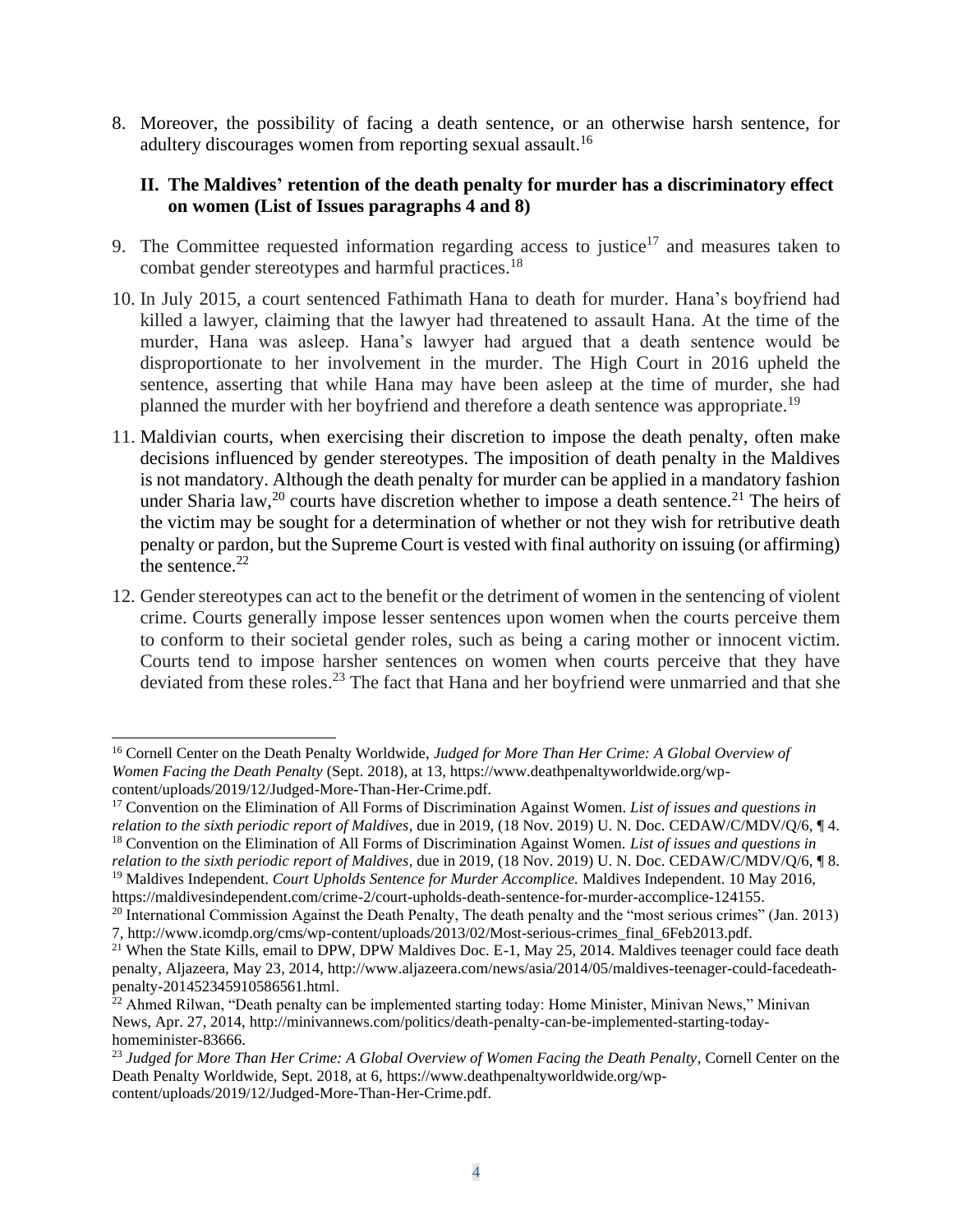had consumed alcohol before falling asleep at the time of the murder may have influenced the court's decision to sentence her to death.

13. Women on death row for the crime of murder often have not themselves committed an intentional killing, yet they are often sentenced as accomplices to their husbands or other male figures.<sup>24</sup> This tendency to perceive women's actions as extensions of their male partners' wills reinforces gender roles and stereotypes. Sentencing women based on their association with male co-defendants jeopardizes women's right to an individualized judicial process.

### **III.Women human rights defenders, including women who vocally oppose the death penalty, face threats, intimidation, and death-eligible criminal charges for their advocacy (List of Issues paragraph 12)**

- 14. The Committee requested information for protections for women human rights defenders and their organizations.<sup>25</sup> In response to the List of Issues, the State Party outlines that Article 27 of the Constitution grants the right to freedom of expression and that Article 30 (b) guarantees the freedom to form societies and associations.<sup>26</sup> The Maldives Police Service investigates any complaints of harassment or threats against civil society organizations. The State Party in the Reply to the List of Issues also provided a list of the 39 investigations regarding claims of harassment against civil society organizations since 2013.<sup>27</sup> During its second Universal Periodic Review, the Maldives received 18 recommendations to protect freedom of expression and guarantee the safety of human rights defenders and civil society. It accepted all of those recommendations.<sup>28</sup>
- 15. Despite these commitments, the State Party has failed to protect human rights defenders and civil society organizations, including people and groups who defend women's rights. President Solih's government has engaged in a crackdown on civil society and political dissent. In 2019, authorities shut down the Maldivian Democracy Network (MDN), the oldest working human rights organization in the Maldives and one of the only organizations in the country to speak

<sup>24</sup> Cornell Center on the Death Penalty Worldwide, *Judged for More Than Her Crime: A Global Overview of Women Facing the Death Penalty* (Sept. 2018), at 8, https://www.deathpenaltyworldwide.org/wpcontent/uploads/2019/12/Judged-More-Than-Her-Crime.pdf.

<sup>25</sup>Convention on the Elimination of All Forms of Discrimination Against Women. *List of issues and questions in relation to the sixth periodic report of Maldives,* due in 2019, (18 Nov. 2019) U. N. Doc. CEDAW/C/MDV/Q/6, ¶ 12.

<sup>26</sup> Convention on the Elimination of All Forms of Discrimination Against Women. *Replies of Maldives to the list of issues and questions in relation to its sixth periodic report, due in 2019, (20 Aug. 2020), CEDAW/C/MDV/RQ/6, ¶* ¶ 136 –137.

<sup>27</sup> Convention on the Elimination of All Forms of Discrimination Against Women. *Replies of Maldives to the list of issues and questions in relation to its sixth periodic report, due in 2019, (20 Aug. 2020), CEDAW/C/MDV/RQ/6, ¶* 142.

<sup>28</sup> The Advocates for Human Rights, *The Maldives' Compliance with The International Covenant on Civil and Political Rights: Suggested List of Issues Prior to Reporting Relating to the Death Penalty*, by The Advocates for Human Rights, The World Coalition Against the Death Penalty, Capital Punishment Justice Project, Anti-Death Penalty Asia Network, Reprieve (Minneapolis, Minnesota, USA), 17 Aug. 2020. ¶ 16.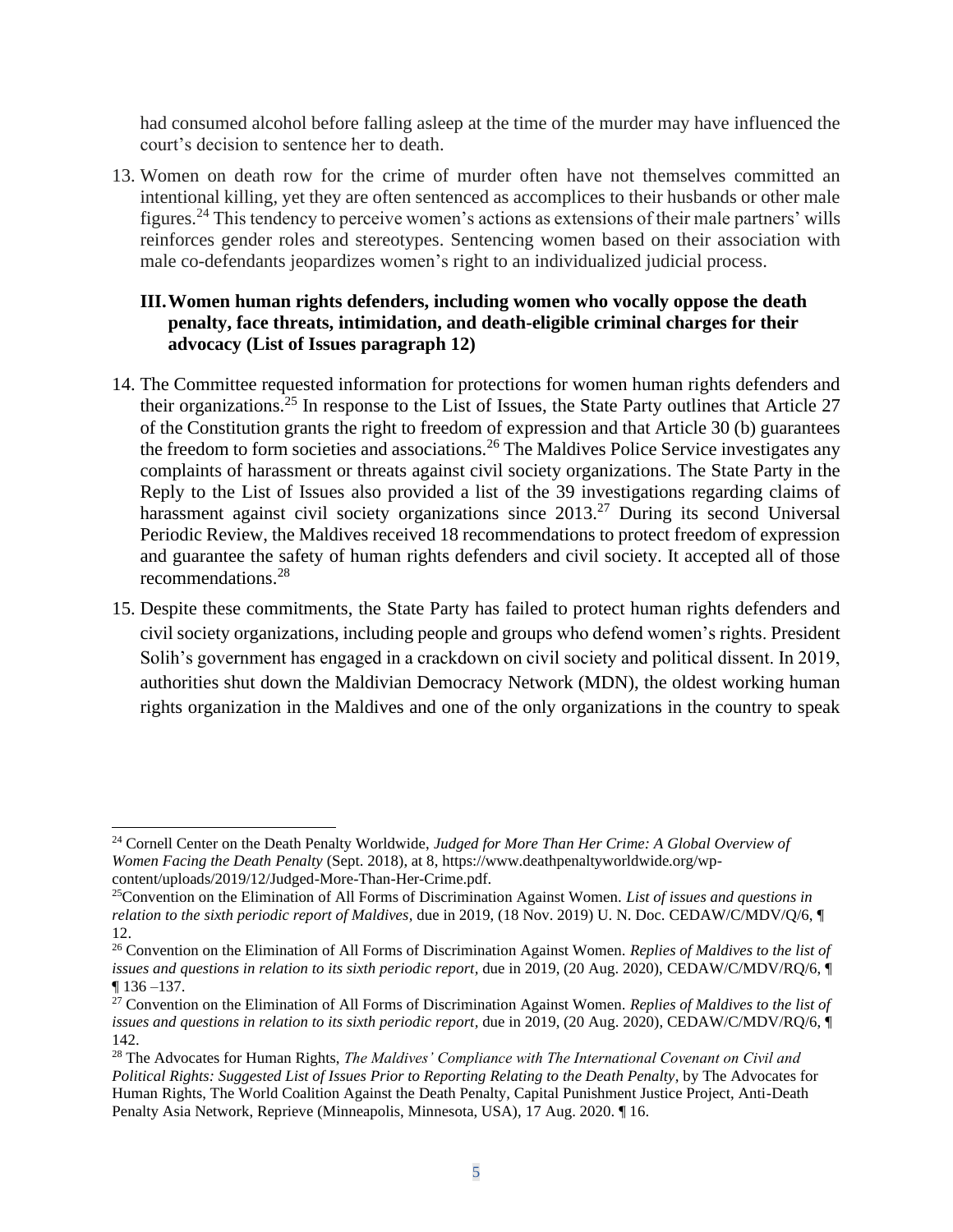out against the death penalty, contending the organization was "contrary to the tenets of Islam." 29

- 16. While the Criminal Code does not directly stipulate that the death penalty can be applied for criticizing or denouncing Islam, the Criminal Code lists "Hudud Offenses" as limitations on the application of sentencing guidelines. If courts find the defendant guilty of an offense for which the Quran prescribes punishments, the punishment can incorporate those penalties. $30$ Whether apostasy is a hudud offense punishable by death is a question to be resolved within the court's discretion; apostasy therefore remains a criminal offense that may be subject to the death penalty.
- 17. The possibility of facing the death penalty or other harsh charges deters women human rights defenders from continuing their work. Human rights defenders, including people speaking out for women's rights and/or against the death penalty, often face charges of blasphemy. Authors of an MDN report, *A Preliminary Assessment of Radicalisation in the Maldives*, faced blasphemy allegations following its publication.<sup>31</sup> The Maldives Police Service investigated MDN regarding the content of the report, and in 2019 the Maldives Government ordered the cancelation of the MDN's registration and banned them from operating in the Maldives (although the MDN still operates out of Geneva). In response to a November 2019 Special Procedures complaint regarding 5 members of the MDN and a Joint Communication by Special Procedures in 2020, the Government of the Maldives asserted that the MDN report contradicted Islamic beliefs, made insulting remarks about the Prophet Muhammed, and challenged established principles of Islam, and therefore the report "compromised a fundamental tenet of the Maldivian State."<sup>32</sup>
- 18. A woman human rights defender associated with MDN decided not to return to the country, fearing political persecution as well as death threats by non-state actors. While she does not face any formal charges yet, the President and Commissioner of Police have announced in broadcasts that the police are pursuing people associated with MDN for anti-Islamic activity.<sup>33</sup>
- 19. There are also widespread reports of extremist groups harassing and attacking the media and civil society groups, especially organizations and individuals critical of the government. Organized extremist groups have subjected individuals associated with MDN—including women human rights defenders speaking out against the death penalty and in defense of

<sup>29</sup> The Advocates for Human Rights, *The Maldives' Compliance with The International Covenant on Civil and Political Rights: Suggested List of Issues Prior to Reporting Relating to the Death Penalty*, by The Advocates for Human Rights, The World Coalition Against the Death Penalty, Capital Punishment Justice Project, Anti-Death Penalty Asia Network, Reprieve. (Minneapolis, Minnesota, USA), 17 Aug. 2020. ¶, 17.

<sup>30</sup> Maldives Penal Code, art. 1205, Law No. 6/2014.

<sup>31</sup> Personal communication with NGO, 20 Sept. 2020

<sup>32</sup> The Government of Maldives. *The Response by the Government of Maldives to the Joint Communication by Special Procedures*, (15 Jan 2020), MDV1/2019, ¶ 9.

https://spcommreports.ohchr.org/TMResultsBase/DownLoadFile?gId=35112

<sup>33</sup> Personal communication with NGO, 20 Sept. 2020.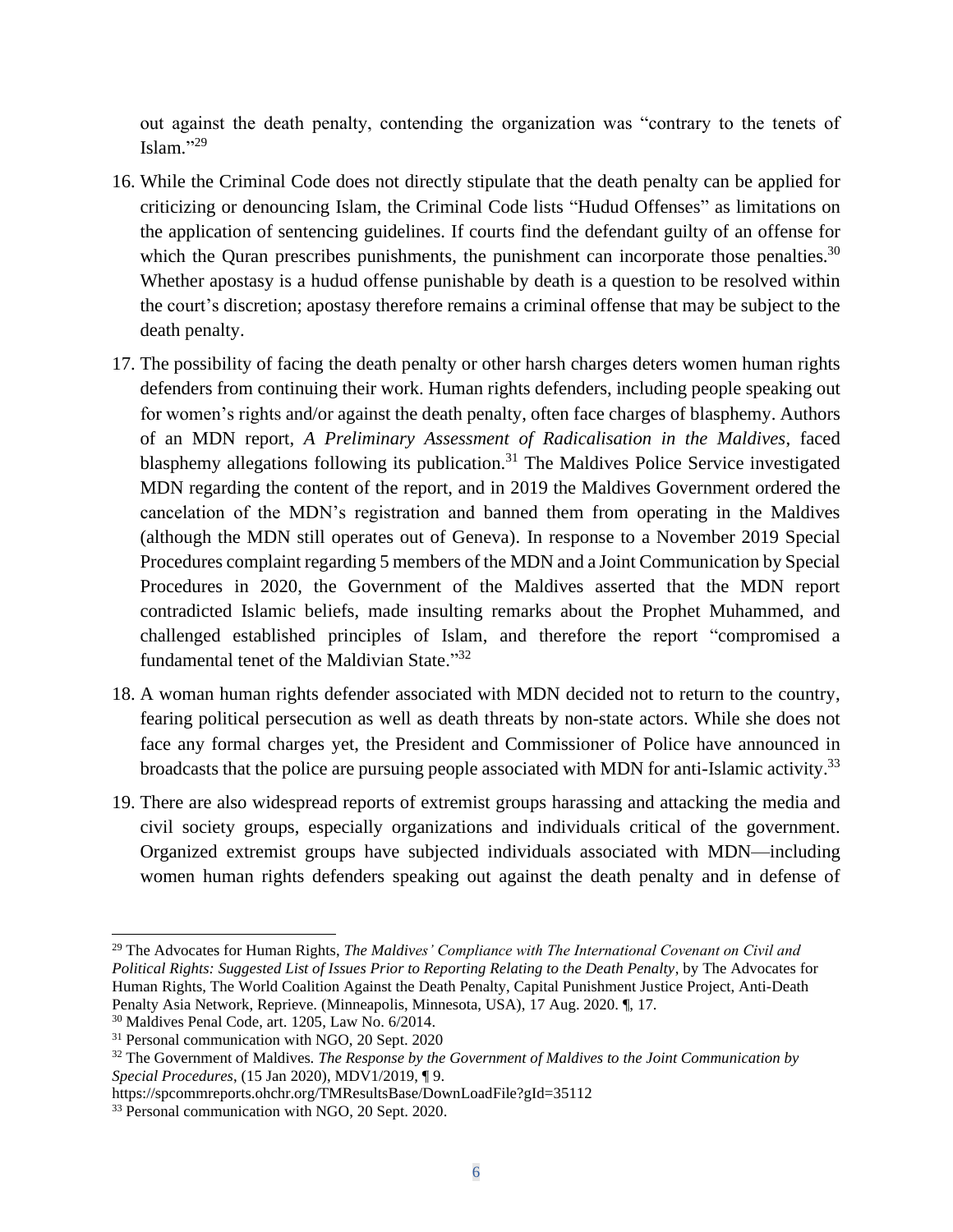women on death row— to harassment, stalking, and death threats. Authorities have not held offenders accountable or protected these women.<sup>34</sup>

# **IV. Suggested recommendations for the Government of the Maldives**

- Abolish the death penalty and replace it with a sentence that is fair, proportionate, and consistent with international human rights standards.
- In the interim, eliminate the death penalty as a possible sentence for offenses that do not involve an intentional killing committed at the hands of the person being sentenced.
- In the interim, eliminate the death penalty as a possible sentence for non-violent crimes, including apostasy, in accordance with international human rights standards.
- In the interim, provide all judges who have sentencing authority with comprehensive gender-sensitization training, including with respect to women and girls in conflict with the law who have experienced gender-based violence, focusing on gender-based discrimination, domestic violence, and tactics of coercive control that may lead women to commit death-eligible offenses.
- Decriminalize consensual extramarital sexual relations.
- Abolish flogging and other forms of corporal punishment, including the death penalty.
- Ensure that survivors of sexual violence are not prosecuted for illegal sexual conduct or similar offenses.
- Ensure that no woman or girl is sentenced to death for any crime committed when under the age of 18 years.
- Implement legislative reforms to prevent the application of the death penalty when women and girls who have experienced gender-based violence, including early and forced marriage as well as rape and sexual assault, act against their abusers.
- Collaborate with civil society organizations to conduct trauma-informed gender sensitization training for all judges handling serious criminal cases.
- Guarantee that each woman receives an individualized judicial process and is not charged through association with a male spouse, partner, or family member.
- Ensure that all women accused of capital crimes have access to free and effective legal representation by attorneys who specialize in capital representation.

<sup>34</sup> The Advocates for Human Rights, *The Maldives' Compliance with The International Covenant on Civil and Political Rights: Suggested List of Issues Prior to Reporting Relating to the Death Penalty*, by The Advocates for Human Rights, The World Coalition Against the Death Penalty, Capital Punishment Justice Project, Anti-Death Penalty Asia Network, Reprieve. (Minneapolis, Minnesota, USA), 17 Aug. 2020. ¶, 18.